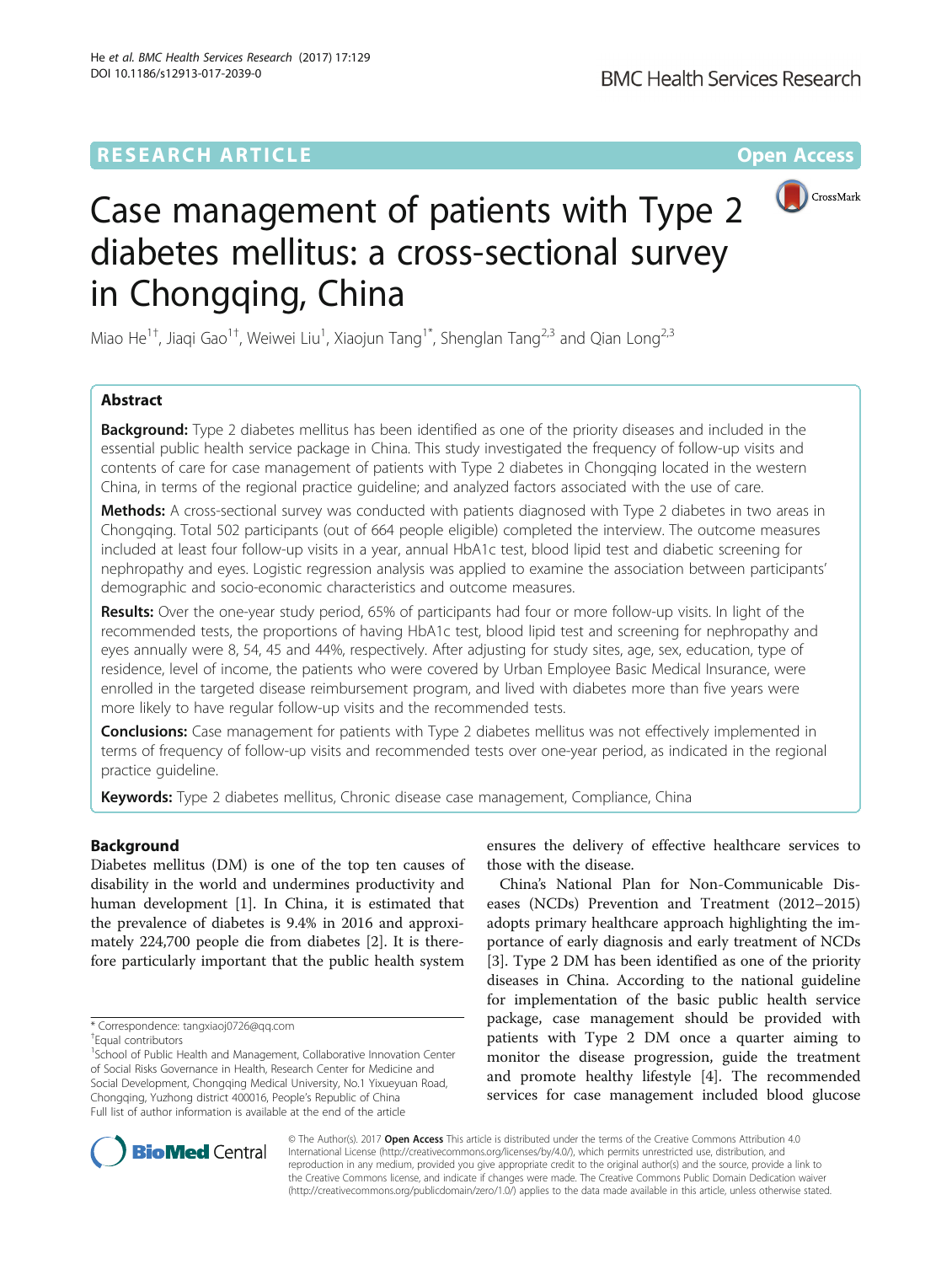test and other relevant examinations, routine physical check-up, health education and nutrition guidance.

In China, there are three basic health insurance schemes covering over 95% of the population. They are Urban Employee Basic Medical Insurance (UEBMI), Urban Residence Basic Medical Insurance (URBMI) and New Rural Cooperative Medical Scheme (NCMS) [[5, 6](#page-7-0)]. UEBMI has relatively comprehensive coverage of health services. URBMI and NCMS largely cover inpatient care, and in the recent years they also provide outpatient coverage, albeit the benefit package being modest [[7\]](#page-7-0).

Chongqing is one of the largest cities located in the western China, with a total population of over 30 million. The prevalence of diabetes in Chongqing was 10.7% in 2014 [\[8](#page-7-0)]. In 2010, the two schemes, URBMI and NCMS were integrated in one scheme, named as Urban–rural Residence Basic Medical Insurance (URRBMI) in Chongqing. This scheme and UEBMI have a targeted disease reimbursement program to provide a higher level of reimbursement for outpatient care for 20 priority disease, including DM [[5\]](#page-7-0). In line with the national plan for NCDs management and treatment, the provincial government has issued a practice guideline targeting on management of elder people and patients with Type 2 DM and hypertension, which has introduced a set of indicators for monitoring and evaluation of NCDs management [\[9](#page-7-0)]. Regarding the diabetic case management, the guideline recommended one face-to-face visit every quarter and a comprehensive check-up and in a year (including routine blood and urine tests, electrocardiogram, liver and kidney function examinations, HbA1c test and diabetic eyes screening).

Many previous studies in China focused on the treatment of Type 2 DM [[10](#page-7-0), [11\]](#page-7-0) but few studies examined case management for Type 2 DM patients. This study investigated the frequency of follow-up visits and contents of care for case management of patients with Type 2 DM in Chongqing, in terms of regional practice guideline; and analyzed factors associated with the use of care.

# Methods

# Study sites

The cross-sectional patient survey was carried out in two areas where the NCDs management and registry systems have been established. The two selected areas represented, respectively, less developed area (DJ County) and developed one (YB District) in Chongqing. Table 1 presents the basic characteristics of the study sites. One township and one community were selected in each area which was near to and far from county/district hospital, and the local health authorities would like to participate in the study.

| Items                                                          | DJ county                                                      | YB district                                                      |
|----------------------------------------------------------------|----------------------------------------------------------------|------------------------------------------------------------------|
| Administrative divisions                                       | 25 townships<br>1 community                                    | 11 townships<br>18 communities                                   |
| Selected sites                                                 | One township (GF):<br>around 25 km from<br>the county hospital | One township (LX):<br>around 16 km from<br>the district hospital |
|                                                                | One community (GX):<br>nearest to the county<br>hospital       | One community (SFQ):<br>nearest to the district<br>hospital      |
| Population                                                     | Around 970,900                                                 | Around1,136,900                                                  |
| Urban                                                          | 226,100                                                        | 712,900                                                          |
| Rural                                                          | 744,800                                                        | 424,000                                                          |
| Local gross domestic<br>product per capita (US\$) <sup>a</sup> | 4612.90                                                        | 11145.16                                                         |

<sup>a</sup>Gross domestic product per capita in Chongqing was 6903.23 US dollars in 2013

# Participants and data collection

Eligible participants were men and women who have been diagnosed with Type 2 DM before 2013 and were registered in the chronic disease management system at the health centers. Pregnant women with gestational DM were excluded. The total number of eligible participants was 664. The survey was carried out between June to September 2014. Trained university students and teachers conducted the interview using a structured questionnaire developed by the research team, which was finalized after the pilot test. The questions included demographic and socioeconomic characteristics of participants, years of patients living with DM, frequency of having follow-up visits in a year, contents of care (referred to the local practice guideline) and expenditures of health services used. Staffs working in the health centers contacted and invited all eligible participants to come to a place where was convenient for patients. The interviews were conducted using local dialect in a private room. Total 502 participants (out of 664) completed the interview.

# Data analysis

In the study, outcome measures referred to the recommendations of the regional practice guideline for the management of Type 2 DM. They were at least four follow-up visits in a year, HbA1c test, blood lipid test, diabetic eye and nephropathy screening once a year, respectively. Participants who had less than four follow-up visits or didn't have any of test mentioned above were considered as sub-standard management. Explanatory variables included participants' age (≤59,60-69,≥70), gender (male and female), type of residence (urban, rural), education (illiterate, primary school, middle school or higher), level of income (low, middle and high), type of health insurance (UEBMI or URRBMI), the enrollment

#### Table 1 Characteristics of study sites, 2013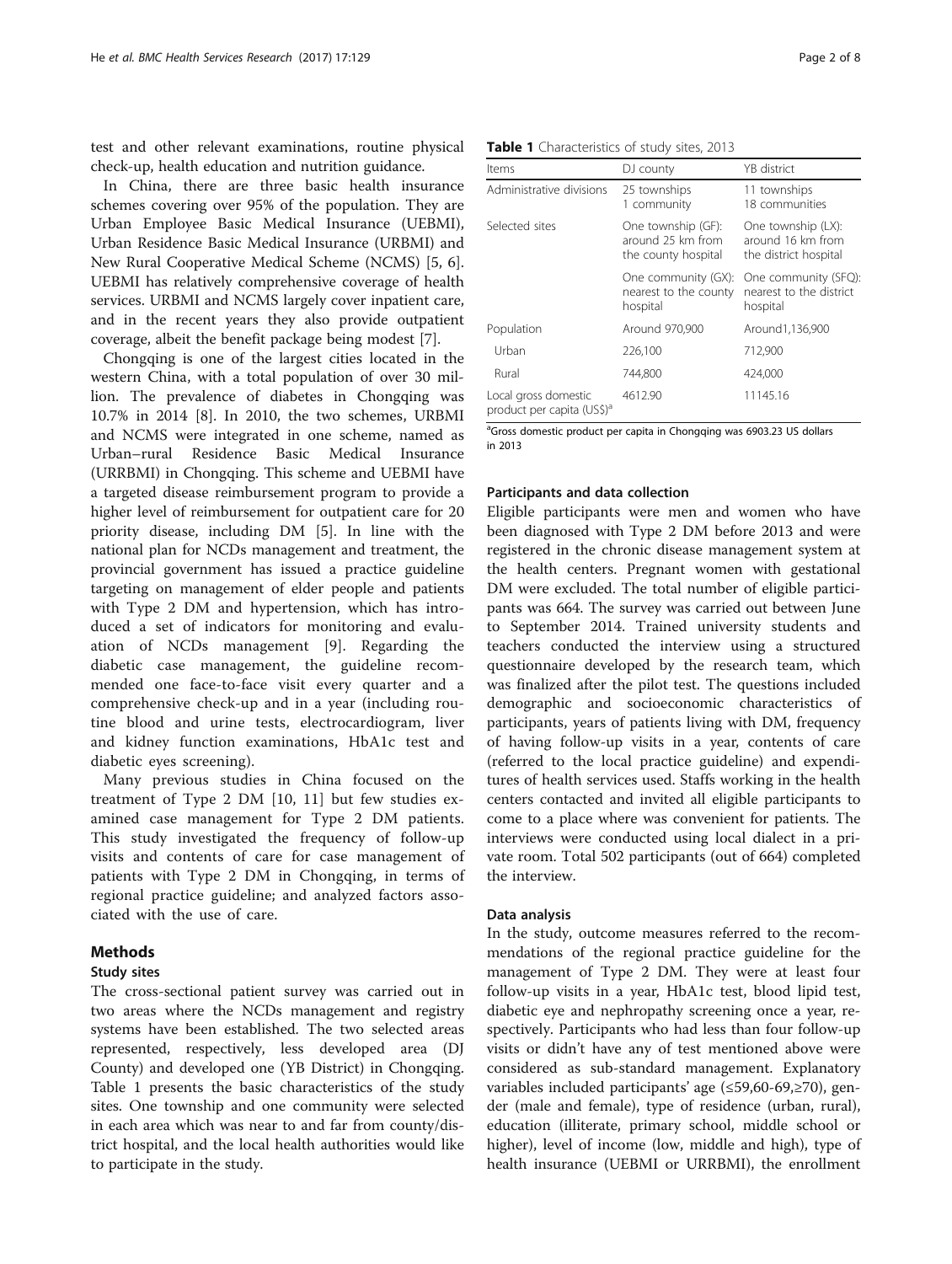status of the targeted disease reimbursement program (yes, no) and years of living with Type 2 DM  $(\leq 5, >5)$ . Income category was grouped, using annual per capita income. The reported annual household income (which represented total annual consumption and savings in a calendar year prior to the survey) was divided by the number of family members and grouped into three income categories (DJ County and YB District respectively), each containing a third of patients. The targeted disease reimbursement program in health insurance schemes provided a higher level of reimbursement for DM outpatient and/or inpatient care for those who were diagnosed with DM and requested to enroll in this program. The more details of the targeted disease reimbursement program were reported elsewhere [[5\]](#page-7-0).

The completed questionnaires were cross-checked, and any logical mistakes were corrected. The data were double-entered into the database (EpiData version 3.1). Cross tabulation was used to compare follow-up management of DM in the two study sites. The multicollinearity diagnosis was performed showing no evidence of multi-collinearity among variables. The multivariable logistical regression (stepwise selection) was

used to examine the associations between all explanatory variables and outcome measures. Data without statistically significant were not shown. Odds Ratios (OR) and their 95% confidence intervals (95% CI) were calculated. The SAS 9.1.3 was used for statistical analyses.

This study was approved by the Research Ethics Committee of Chongqing Medical University. Written consents of participants were obtained for data collection.

# Results

# Demographic and socioeconomic characteristics

Of 502 participants, six participants did not complete the section of content of care for the case management in the questionnaire. Thus, total 496 participants were included in this analysis. Table 2 presents the characteristics of participants. In the both study sites, a vast majority of participants were over 60 years old and there were more women than men. All participants had health insurance coverage: three-fourth of them covered by the URRBMI, while less than one-third of all participants were enrolled in the targeted disease reimbursement program. Around half of the participants lived with Type

**Table 2** Demographic and socioeconomic characteristics of patients with Type 2 DM in Chongging, 2013

| Variables                                                              |                         | DJ county<br>$N(\%)$ | YB district<br>$N(\%)$ | Total<br>$N(\%)$ | $x^2$  | P      |
|------------------------------------------------------------------------|-------------------------|----------------------|------------------------|------------------|--------|--------|
| Type of residence                                                      | Rural                   | 146 (65.77)          | 51 (18.61)             | 197 (39.72)      | 113.88 | < 0.01 |
|                                                                        | Urban                   | 76 (34.23)           | 223 (81.39)            | 299 (60.28)      |        |        |
| Age (years)                                                            | $\leq 59$               | 52 (23.42)           | 65 (23.72)             | 117 (23.59)      | 1.09   | 0.58   |
|                                                                        | $60 - 69$               | 91 (40.99)           | 123 (44.89)            | 214 (43.15)      |        |        |
|                                                                        | $\geq 70$               | 79 (35.59)           | 86 (31.39)             | 165 (33.27)      |        |        |
| Sex                                                                    | Male                    | 95 (42.79)           | 105 (38.32)            | 200 (40.32)      | 1.02   | 0.31   |
|                                                                        | Female                  | 127 (57.21)          | 169 (61.68)            | 296 (59.68)      |        |        |
| Education <sup>a</sup>                                                 | Middle school or higher | 82 (37.79)           | 95 (34.67)             | 177 (36.05)      | 12.66  | < 0.01 |
|                                                                        | Primary school          | 64 (29.49)           | 120 (43.80)            | 184 (37.47)      |        |        |
|                                                                        | Illiterate              | 71 (32.72)           | 59 (21.53)             | 130 (26.48)      |        |        |
| Income category b                                                      | <b>High</b>             | 73 (33.03)           | 90 (33.46)             | 172 (35.10)      | 1.81   | 0.40   |
|                                                                        | Middle                  | 75 (33.94)           | 104 (38.66)            | 156 (31.84)      |        |        |
|                                                                        | Low                     | 73 (33.03)           | 75 (27.88)             | 162 (33.06)      |        |        |
| Type of health insurance c                                             | <b>UEBMI</b>            | 54 (24.43)           | 73 (26.64)             | 127 (25.66)      | 0.31   | 0.58   |
|                                                                        | <b>URRBMI</b>           | 167 (75.57)          | 201 (73.36)            | 368 (74.34)      |        |        |
| Involved in the targeted disease<br>reimbursement program <sup>d</sup> | Yes                     | 68 (31.05)           | 85 (31.02)             | 153 (31.03)      | 0.00   | 0.99   |
|                                                                        | No                      | 151 (68.95)          | 189 (68.98)            | 340 (68.97)      |        |        |
| Years living with Type 2 DM                                            | $\leq$ 5                | 116 (52.25)          | 155 (56.57)            | 271 (54.64)      | 0.92   | 0.34   |
|                                                                        | >5                      | 106 (47.75)          | 119 (43.43)            | 225 (45.36)      |        |        |

<sup>a</sup> Data was missing for five patients

<sup>b</sup> Data was missing for six patients. In DJ, high income level: >US\$1900.6; middle income level: US\$542.2–1900.6; low income level: <US\$542.2; in YB, high income level: >US\$2580.6; middle income level: US\$1548.4–2580.6; low income level: <US\$1548.4  $\,^{\text{c}}$  Data was missing for one patients

<sup>d</sup> Data was missing for three patients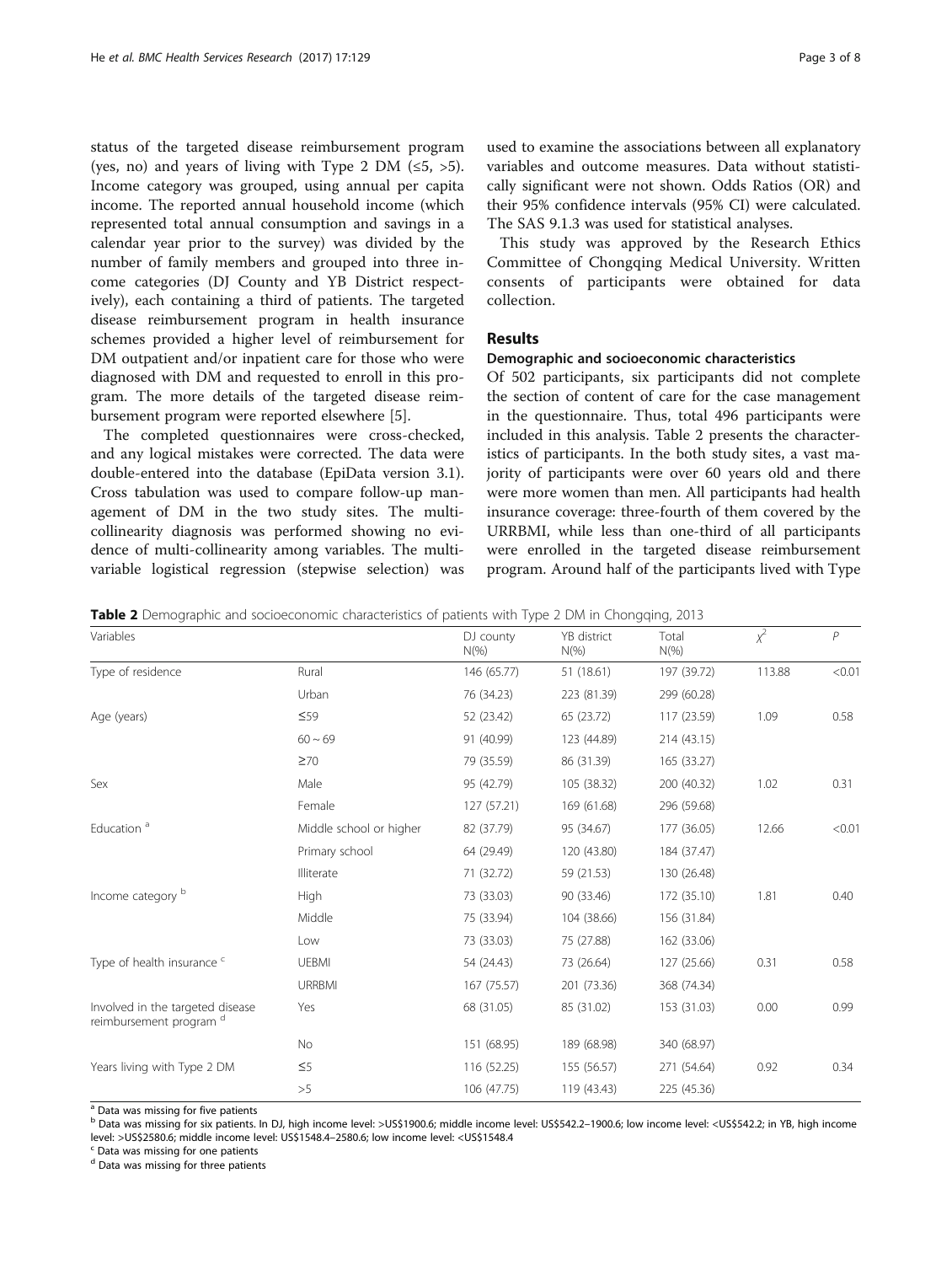2 DM less than five years. Compared to YB, more participants lived in rural areas were illiterate in DJ.

# The case management of Type 2 DM

Around two-third of participants had four or more follow-up visits (Mean  $\pm$  Standard deviation,  $8 \pm 5$ ) in a year as recommended. The proportion of having at least one HbA1c test annually was only 8.06%. Around half of participants had blood lipid test and diabetic screening for nephropathy and eyes at least once a year (Table 3). Compared to YB, the proportion of having four or more follow-up visits was slightly higher in DJ, while the proportions of having recommended tests were slightly lower. The differences between the two study sites were not statistically significant (Table 3).

# Factors associated with non-adherence of the regional practice guidelines

# Follow-up visits

In the univariate analysis, participants who were not enrolled in the targeted disease reimbursement program and lived with DM less than five years were more likely to have less than four follow-up visits in a year (Table [4](#page-4-0)). Similar results were found in the multivariate analysis. After adjusting for all explanatory variables, patients who were not enrolled in the targeted disease reimbursement program were three times less likely to have four follow-up visits in a year than their counterparts (OR 2.98, 95%CI 1.85–4.81) (Table [4](#page-4-0)). Patients lived with DM less than five years were 1.6 times less likely to have four follow-up visits in a year than patients lived with DM more than five years (OR 1.60, 95%CI 1.07–2.39) (Table [4\)](#page-4-0).

# Annual HbA1c test

In the univariate analysis, rural residence, patients with no education or illiterate, patients from low income group or having URRBMI and non-enrolled in the targeted disease reimbursement program were less likely to have annual HbA1c test (Table [5\)](#page-4-0). After adjusting for all explanatory variables, only type of health insurance was significantly associated with having HbA1c test. Patients covered by URRBMI were five times less likely to have HbA1c test than patients covered by UEBMI (OR 5.40, 95% CI 2.73–10.69) (Table [5](#page-4-0)).

# Annual blood lipid test

The patients who were covered by URRBMI and lived with DM less than five years were less likely to have blood lipid test in a year (Table [6\)](#page-5-0). After adjusting for all explanatory variables, patients with URRBMI coverage were almost two times less likely to have blood lipid test than those with UEBMI coverage (OR 1.85, 95%CI 1.21– 2.81); while the years of living with DM was not statistically significant in relation to have this test (Table [6](#page-5-0)).

## Annual diabetic nephropathy screening

Those patients who were rural residence, illiterate, were covered by URRBMI, were not enrolled in the targeted disease reimbursement program and lived with DM less than five years, were less likely to have diabetic nephropathy screening (Table [7\)](#page-5-0). After adjusting for all explanatory variables, only rural residence (OR 1.74, 95%CI 1.19–2.55) and the patients non-enrolled in the targeted disease reimbursement program (OR 1.55, 95%CI 1.05– 2.31) were statistically significantly associated with not having this test (Table [7\)](#page-5-0).

# Annual diabetic eyes screening

Likewise, the patients who were rural residence, illiterate, were covered by URRBMI and were not enrolled in the targeted disease reimbursement program were less likely to have diabetic eyes screening (Table [8](#page-6-0)). In multivariate analysis, patients covered by URRBMI

Table 3 The case management of patients with Type 2 DM in two study sites, 2013

|                                       | Total standard rate (%) | Areas              | Standard <sup>a</sup> N | Sub-standard N | Standard rate (%) | Χ    | $\mathcal{P}$ |
|---------------------------------------|-------------------------|--------------------|-------------------------|----------------|-------------------|------|---------------|
| Follow-up once a quarter b            | 64.99                   | DJ County          | 146                     | 71             | 67.28             | 0.92 | 0.34          |
|                                       |                         | <b>YB District</b> | 164                     | 96             | 63.08             |      |               |
| HbA1c test once a year                | 8.06                    | DJ County          | 13                      | 209            | 5.86              | 2.64 | 0.10          |
|                                       |                         | <b>YB District</b> | 27                      | 247            | 9.85              |      |               |
| Blood lipid test once a year          | 54.23                   | DJ County          | 114                     | 108            | 51.35             | 1.35 | 0.25          |
|                                       |                         | <b>YB District</b> | 155                     | 119            | 56.57             |      |               |
| Screening for nephropathy once a year | 44.56                   | DJ County          | 92                      | 130            | 41.44             | 1.58 | 0.21          |
|                                       |                         | <b>YB District</b> | 129                     | 145            | 47.08             |      |               |
| Screening for eyes once a year        | 43.55                   | DJ County          | 88                      | 134            | 39.64             | 2.50 | 0.11          |
|                                       |                         | <b>YB</b> District | 128                     | 146            | 46.72             |      |               |

<sup>a</sup> According to the regional practice guideline for the case management of patients with Type 2 DM, standard management was defined as patients having at least four follow-up visits in a year and having the recommended tests once a year

**b** Data was missing for 19 patients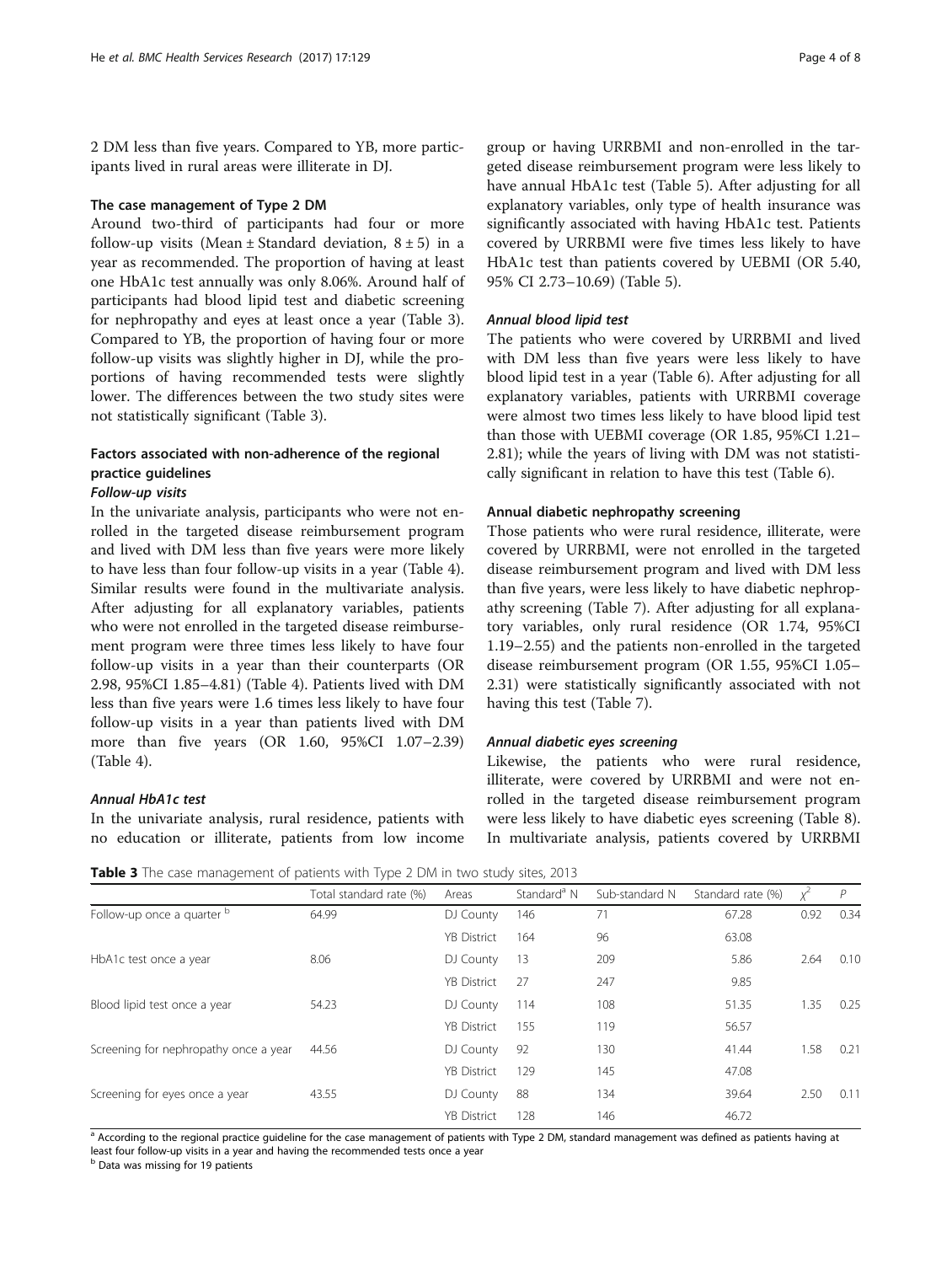<span id="page-4-0"></span>Table 4 Factors affecting follow-up visits in a year, 2013

| Variables                                | Type      | Less four<br>follow-up visits<br>$N(\%)$ | Four or more<br>follow-up visits<br>$N(\%)$ | Unadjusted<br>OR /95%CI    | Р      | Adjusted<br>OR /95%CI <sup>c</sup> | D      |
|------------------------------------------|-----------|------------------------------------------|---------------------------------------------|----------------------------|--------|------------------------------------|--------|
| Involved in the targeted disease         | Yes       | 27 (18.37)                               | 120 (81.63)                                 | 1.00                       |        | 1.00                               |        |
| reimbursement program <sup>a</sup>       | <b>No</b> | 139 (42.51)                              | 188 (57.49)                                 | 3.29<br>$(2.05 \sim 5.27)$ | < 0.01 | 2.98<br>$(1.85 \sim 4.81)$         | < 0.01 |
| Years living with Type 2 DM <sup>b</sup> | >5        | 60 (27.40)                               | 159 (72.60)                                 | 1.00                       |        | 1.00                               |        |
|                                          | $\leq 5$  | 107 (41.47)                              | 151 (58.53)                                 | 1.88<br>$(1.28 \sim 2.76)$ | < 0.01 | 1.60<br>$(1.07 \sim 2.39)$         | 0.02   |

a Data was missing for 22 patients

b Data was missing for 19 patients

<sup>c</sup> Adjusted for study sites, age, sex, education, type of residence, level of income, type of health insurance, status of enrollment in the targeted disease reimbursement program and years of living with Type 2 DM. Data without statistically significant were not shown

were less likely to have this test than those covered by UEBMI (OR 2.07, 95%CI 1.37–3.12) (Table [8\)](#page-6-0). There were no statistically significant association between other variables and having this test.

# Discussion

In our study, more than half of the participants did not obtain services recommended the regional practice guideline of DM case management developed for the patients with Type 2 DM. We found one-third of the patients had less than four follow-up visits in a year. Around half of patients neither had recommended

annual blood lipid test or screening for nephropathy and eyes and the proportion of annual HbA1c test was the lowest. Type of health insurance coverage was significantly associated with accessing recommended care after adjusting for participants' demographic and other socioeconomic status.

In China, universal coverage of essential public health services is one of the priorities of the Chinese health system reform launched in 2009 [[6\]](#page-7-0). The essential public health service package had nine components in 2009, which included health management for patients with hypertension and diabetes [\[12](#page-7-0)]. One study conducted in

Table 5 Factors affecting Annual HbA1c test in a year, 2013

| Variables                                    | Type                    | Non-annual<br>HbA1c test<br>$N(\%)$                                                                                                                                                                                                               | Annual<br>HbA1c test<br>$N(\%)$ | Unadjusted<br>OR/95%CI      | $\,P$     | Adjusted<br>OR/95%Cl <sup>e</sup> | P         |
|----------------------------------------------|-------------------------|---------------------------------------------------------------------------------------------------------------------------------------------------------------------------------------------------------------------------------------------------|---------------------------------|-----------------------------|-----------|-----------------------------------|-----------|
| Type of residence                            | Urban                   | 268 (89.63)                                                                                                                                                                                                                                       | 31 (10.37)                      | 1.00                        |           |                                   |           |
|                                              | Rural                   | 188 (95.43)                                                                                                                                                                                                                                       | 9(4.57)                         | 2.42<br>$(1.12 \sim 5.19)$  | 0.02      | <b>NA</b>                         | <b>NA</b> |
| Education <sup>a</sup>                       | Middle school or higher | 154 (87.01)                                                                                                                                                                                                                                       | 23 (12.99)                      | 1.00                        |           |                                   |           |
|                                              | Primary school          | 9(4.89)<br>175 (95.11)<br>8(6.15)<br>122 (93.85)<br>140 (85.89)<br>23(14.11)<br>8(4.47)<br>171 (95.53)<br>140 (94.59)<br>8(5.41)<br>103 (81.10)<br>24 (18.90)<br>352 (95.65)<br>16 (4.35)<br>135 (88.24)<br>18 (11.76)<br>318 (93.53)<br>22(6.47) | 2.90<br>$(1.30 \sim 6.47)$      | 0.01                        | <b>NA</b> | NA.                               |           |
|                                              | Illiterate              |                                                                                                                                                                                                                                                   |                                 | 2.28<br>$(0.98 \sim 5.27)$  | >0.05     | <b>NA</b>                         | NA.       |
| Income category b<br>reimbursement program d | High                    |                                                                                                                                                                                                                                                   |                                 | 1.00                        |           |                                   |           |
|                                              | Middle                  |                                                                                                                                                                                                                                                   |                                 | 3.51<br>$(1.52 \sim 8.09)$  | < 0.01    | <b>NA</b>                         | <b>NA</b> |
|                                              | Low                     |                                                                                                                                                                                                                                                   |                                 | 2.88<br>$(1.24 \sim 6.65)$  | 0.01      | <b>NA</b>                         | <b>NA</b> |
| Type of health insurance c                   | <b>UEBMI</b>            |                                                                                                                                                                                                                                                   |                                 | 1.00                        |           |                                   |           |
|                                              | <b>URRBMI</b>           |                                                                                                                                                                                                                                                   |                                 | 5.13<br>$(2.62 \sim 10.01)$ | < 0.01    | 5.40<br>$(2.73 \sim 10.69)$       | < 0.01    |
| Involved in the targeted disease             | Yes                     |                                                                                                                                                                                                                                                   |                                 | 1.00                        |           |                                   |           |
|                                              | <b>No</b>               |                                                                                                                                                                                                                                                   |                                 | 1.93<br>$(1.00 \sim 3.71)$  | < 0.05    | <b>NA</b>                         | <b>NA</b> |

<sup>a</sup> Data was missing for five patients

**b** Data was missing for six patients

 $c$  Data was missing for one patients

<sup>d</sup> Data was missing for three patients

<sup>e</sup> Adjusted for study sites, age, sex, education, type of residence, level of income, type of health insurance, status of enrollment in the targeted disease reimbursement program and years of living with Type 2 DM. Data without statistically significant were not shown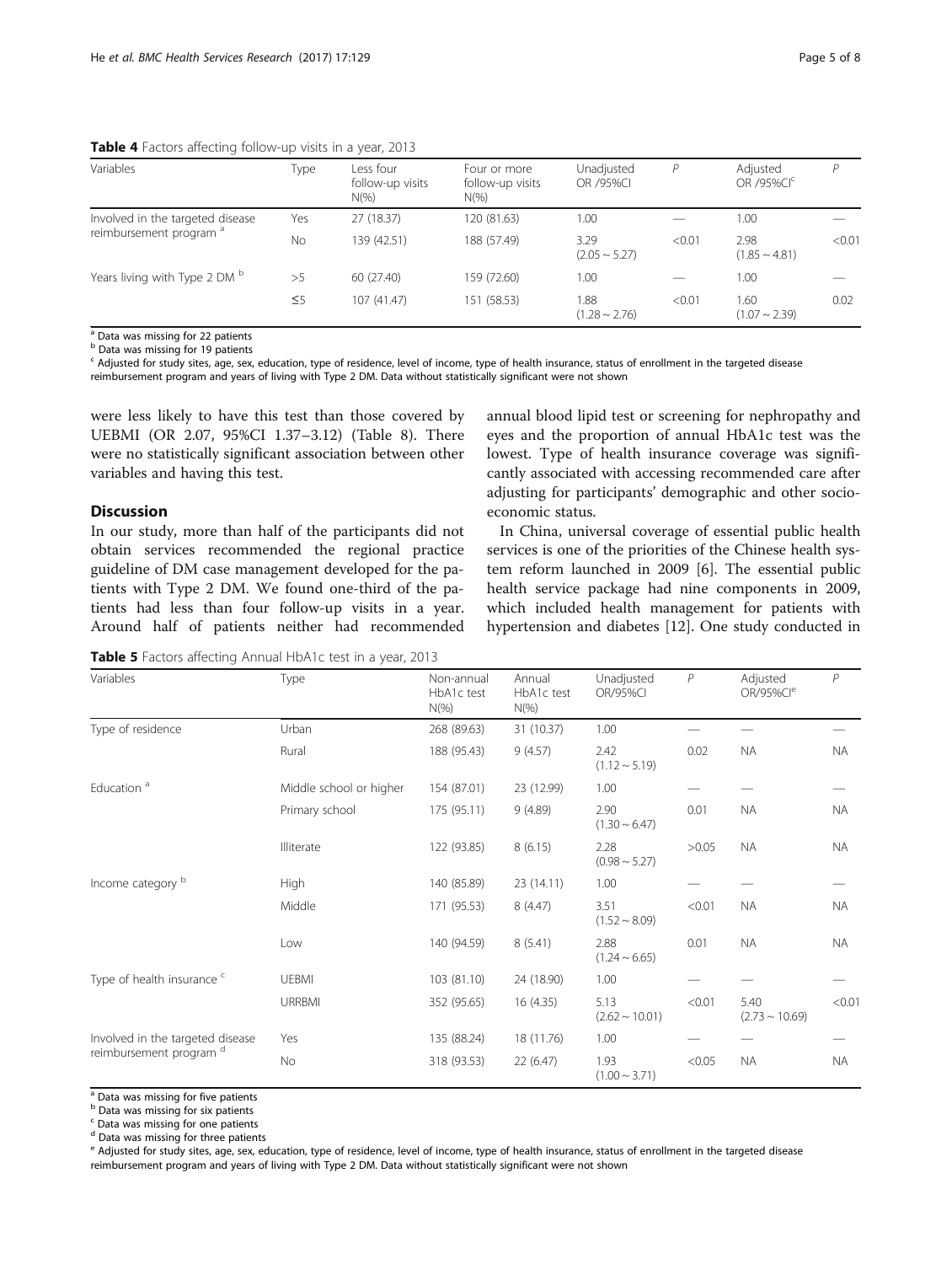| Variables                             | Type          | Non-annual blood<br>lipid test<br>$N(\% )$ | Annual blood<br>lipid test<br>$N(\%)$ | Unadjusted<br><b>OR/95%CI</b> | Р      | Adjusted<br>OR/95%CI <sup>b</sup> | P         |
|---------------------------------------|---------------|--------------------------------------------|---------------------------------------|-------------------------------|--------|-----------------------------------|-----------|
| Type of health insurance <sup>a</sup> | <b>UEBMI</b>  | 44 (34.65)                                 | 83 (65.35)                            | 1.00                          |        |                                   |           |
|                                       | <b>URRBMI</b> | 182 (49.46)                                | 186 (50.54)                           | 1.85<br>$(1.21 \sim 2.81)$    | < 0.01 | 1.85<br>$(1.21 \sim 2.81)$        | < 0.01    |
| Years living with Type 2 DM           | >5            | 92 (40.89)                                 | 133 (59.11)                           | 1.00                          |        |                                   |           |
|                                       | $\leq 5$      | 135 (49.82)                                | 136 (50.18)                           | .44<br>$(1.00 \sim 2.05)$     | < 0.05 | <b>NA</b>                         | <b>NA</b> |

<span id="page-5-0"></span>Table 6 Factors affecting annual blood lipid test in a year, 2013

<sup>a</sup> Data was missing for one patients

<sup>b</sup> Adjusted for study sites, age, sex, education, type of residence, level of income, type of health insurance, status of enrollment in the targeted disease

reimbursement program and years of living with Type 2 DM. Data without statistically significant were not shown

the three provinces located in the eastern, central and western China respectively reported that 90% of people with hypertension or diabetes had at least one follow-up visit, while around half of them had regular follow-up visits and only one-third of the patients had blood glucose controlled in normal range [\[12](#page-7-0)], which was consistent with our findings regarding the frequency of follow-up visits. Our study added the evidence that some recommended tests for Type 2 DM management were not properly taken. The proportion of having HbA1c was the lowest, less than 10%. According to a prospective observational study in UK, any reduction in HbA1c was significantly associated with the reduction in risks of diabetes related clinical complications among Type 2 DM patients [[13](#page-7-0)]. However, sub-standard management

for people with Type 2 DM may jeopardize efforts to monitoring disease progression and preventing from complications and intensive care.

The previous studies in China and other countries found that age, sex and socio-economic status of patients with Type 2 DM and severity of disease were associated with the frequency of visiting doctors and the use of services [[14](#page-7-0)–[18](#page-7-0)]. In our study, the participants living with Type 2 DM more than five years were more likely to have regular follow-up visits. This may indicates that they have better awareness or demands for monitoring and controlling disease progression. In our study, another common factor associated with the frequency of visits and having various recommended tests was type of health insurance.

| Variables                        | Type                    | Non-annual screening<br>for nephropathy<br>$N(\%)$ | Annual screening<br>for nephropathy<br>$N(\%)$ | Unadjusted<br><b>OR/95%CI</b> | $\overline{P}$ | Adjusted<br>OR/95%Cld      | $\mathcal P$ |
|----------------------------------|-------------------------|----------------------------------------------------|------------------------------------------------|-------------------------------|----------------|----------------------------|--------------|
| Type of residence                | Urban                   | 150 (50.17)                                        | 149 (49.83)                                    | 1.00                          |                |                            |              |
|                                  | Rural                   | 125 (63.45)                                        | 72 (36.55)                                     | 1.73<br>$(1.19 - 2.49)$       | < 0.01         | 1.74<br>$(1.19 \sim 2.55)$ | < 0.01       |
| Education <sup>a</sup>           | Middle school or higher | 88 (49.72)                                         | 89 (50.28)                                     | 1.00                          |                |                            |              |
|                                  | Primary school          | 102 (55.43)                                        | 82 (44.57)                                     | 1.26<br>$(0.83 \sim 1.90)$    | 0.28           | NA.                        | <b>NA</b>    |
|                                  | Illiterate              | 85 (65.38)                                         | 45 (34.62)                                     | 1.91<br>$(1.20 \sim 3.05)$    | 0.01           | <b>NA</b>                  | <b>NA</b>    |
| Type of health insurance b       | <b>UEBMI</b>            | 55 (43.31)                                         | 72 (56.69)                                     | 1.00                          |                |                            |              |
|                                  | URRBMI                  | 219 (59.51)                                        | 149 (40.49)                                    | 1.92<br>$(1.28 \sim 2.89)$    | < 0.01         | <b>NA</b>                  | <b>NA</b>    |
| Involved in the targeted disease | Yes                     | 71 (46.41)                                         | 82 (53.59)                                     | 1.00                          |                |                            |              |
| reimbursement program c          | No                      | 204 (60.00)                                        | 136 (40.00)                                    | 1.73<br>$(1.18 \sim 2.55)$    | 0.01           | 1.55<br>$(1.05 \sim 2.31)$ | 0.03         |
| Years living with Type 2 DM      | >5                      | 113 (50.22)                                        | 112 (49.78)                                    | 1.00                          |                |                            |              |
|                                  | $\leq 5$                | 162 (59.78)                                        | 109 (40.22)                                    | 1.47<br>$(1.03 \sim 2.11)$    | 0.03           | NA.                        | <b>NA</b>    |

Table 7 Factors affecting Annual screening for nephropathy in a year, 2013

<sup>a</sup> Data was missing for five patients

b Data was missing for six patients

<sup>c</sup> Data was missing for three patients

<sup>d</sup> Adjusted for study sites, age, sex, education, type of residence, level of income, type of health insurance, status of enrollment in the targeted disease reimbursement program and years of living with Type 2 DM. Data without statistically significant were not shown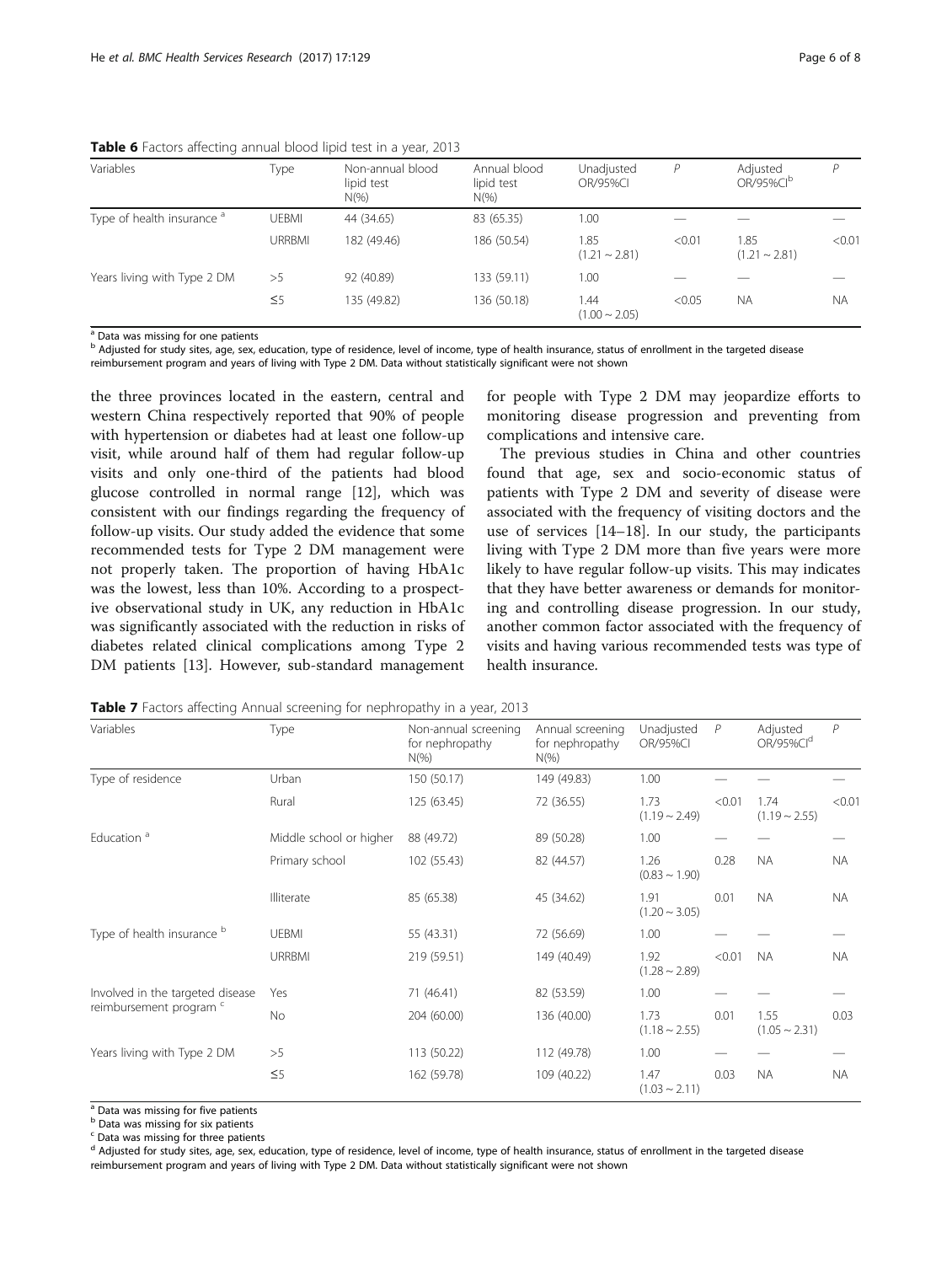| Variables                        | Type                    | Non-Annual diabetic<br>eyes screening N(%) | Annual diabetic<br>eyes screening<br>$N(\%)$ | Unadjusted<br>OR/95%CI     | $\mathcal{P}$ | Adjusted<br>OR/95%Cl <sup>d</sup> | $\mathcal P$ |
|----------------------------------|-------------------------|--------------------------------------------|----------------------------------------------|----------------------------|---------------|-----------------------------------|--------------|
| Type of residence                | Urban                   | 154 (51.51)                                | 145 (48.49)                                  | 1.00                       |               |                                   |              |
|                                  | Rural                   | 126 (63.96)                                | 71 (36.04)                                   | 1.67<br>$(1.16 \sim 2.42)$ | 0.01          | NA.                               | <b>NA</b>    |
| Education <sup>a</sup>           | Middle school or higher | 90 (50.85)                                 | 87 (49.15)                                   | 1.00                       |               |                                   |              |
|                                  | Primary school          | 105 (57.07)                                | 79 (42.93)                                   | 1.29<br>$(0.85 \sim 1.95)$ | 0.24          | <b>NA</b>                         | <b>NA</b>    |
|                                  | Illiterate              | 85 (65.38)                                 | 45 (34.62)                                   | 1.83<br>$(1.15 \sim 2.91)$ | 0.01          | <b>NA</b>                         | <b>NA</b>    |
| Type of health insurance b       | <b>UEBMI</b>            | 55 (43.31)                                 | 72 (56.69)                                   | 1.00                       |               |                                   |              |
|                                  | <b>URRBMI</b>           | 224 (60.87)                                | 144 (39.13)                                  | 2.04<br>$(1.35 \sim 3.06)$ | < 0.01        | 2.07<br>$(1.37 \sim 3.12)$        | < 0.01       |
| Involved in the targeted disease | Yes                     | 73 (47.71)                                 | 80 (52.29)                                   | 1.00                       |               |                                   |              |
| reimbursement program c          | No.                     | 207 (60.88)                                | 133 (39.12)                                  | 1.71<br>$(1.16 \sim 2.51)$ | 0.01          | NA.                               | <b>NA</b>    |

<span id="page-6-0"></span>Table 8 Factors affecting annual diabetic eyes screening in a year, 2013

<sup>a</sup> Data was missing for five patients

b Data was missing for one patients

 $c$  Data was missing for three patients

<sup>d</sup> Adjusted for study sites, age, sex, education, type of residence, level of income, type of health insurance, status of enrollment in the targeted disease

reimbursement program and years of living with Type 2 DM. Data without statistically significant were not shown

We found that the patients covered by UEBMI were more likely to have a standard management with regular visits and having recommended tests than those with coverage of URRBMI. Likewise, other previous studies in China found that people covered by UEBMI often used more and more expensive services than people covered by URRBMI and NCMS [[19](#page-7-0)–[21\]](#page-7-0). In general, UEBMI had a comprehensive coverage and provided higher reimbursement for outpatient services than the urban and rural residence health insurance schemes [[22](#page-7-0)]. Despite a targeted disease reimbursement program was introduced in URRBMI to provide up to US\$ 160 for outpatient reimbursement annually that was 10 times outpatient reimbursement for non-targeted diseases [[5\]](#page-7-0), only onethird participants were enrolled in the targeted disease reimbursement program. A possible explanation is that the patients with Type 2 DM either were not informed of the targeted disease reimbursement program or nor they know how to enrol in the program. In addition, financial difficulty was cited as a common reason for not having DM care in our study published elsewhere [\[5](#page-7-0)]. Without appropriately preventive interventions in the early stage of the disease, the disease progression may require more and more expensive care, which will cause heavy burden for both households with people living with DM and health system.

This study has several limitations. The participants of this study were identified from the register of noncommunicable chronic diseases in local primary health centers. We failed to include patients with Type 2 DM who were not registered. These people may be more

disadvantaged on having recommended DM management. Regarding the frequency of follow-up visit, DM patients with severe complications were recommended to have a follow-up visit every month. We were not able to identify disease status of the participants due to unable to access to their medical records. Thus, the recommended minimum four follow-up visits in a year for all patients with Type 2 DM were used as a standard measure in this study. In addition, this study only included two areas (out of total 38 district/counties) of Chongqing and only one township and one community in each study site were selected which yielded a relatively small sample size. This study can be viewed as a case study and generalizations to other areas should be made with cautions.

# Conclusion

Case management for patients with Type 2 DM was not effectively implemented in terms of frequency of followup visits and recommended tests over one-year period, as indicated in the regional practice guideline. Our study offers evidence that suggests actions for improving health system performance can be taken to better manage DM patients in China. Firstly, community and facility-based health education will be essential to raise patients' awareness of the importance of Type 2 DM management. Furthermore, the outpatient service benefit package of health insurance schemes, especially for rural and urban unemployed residences should be increased in order to encourage the use of services for chronic diseases management. Such investment will be